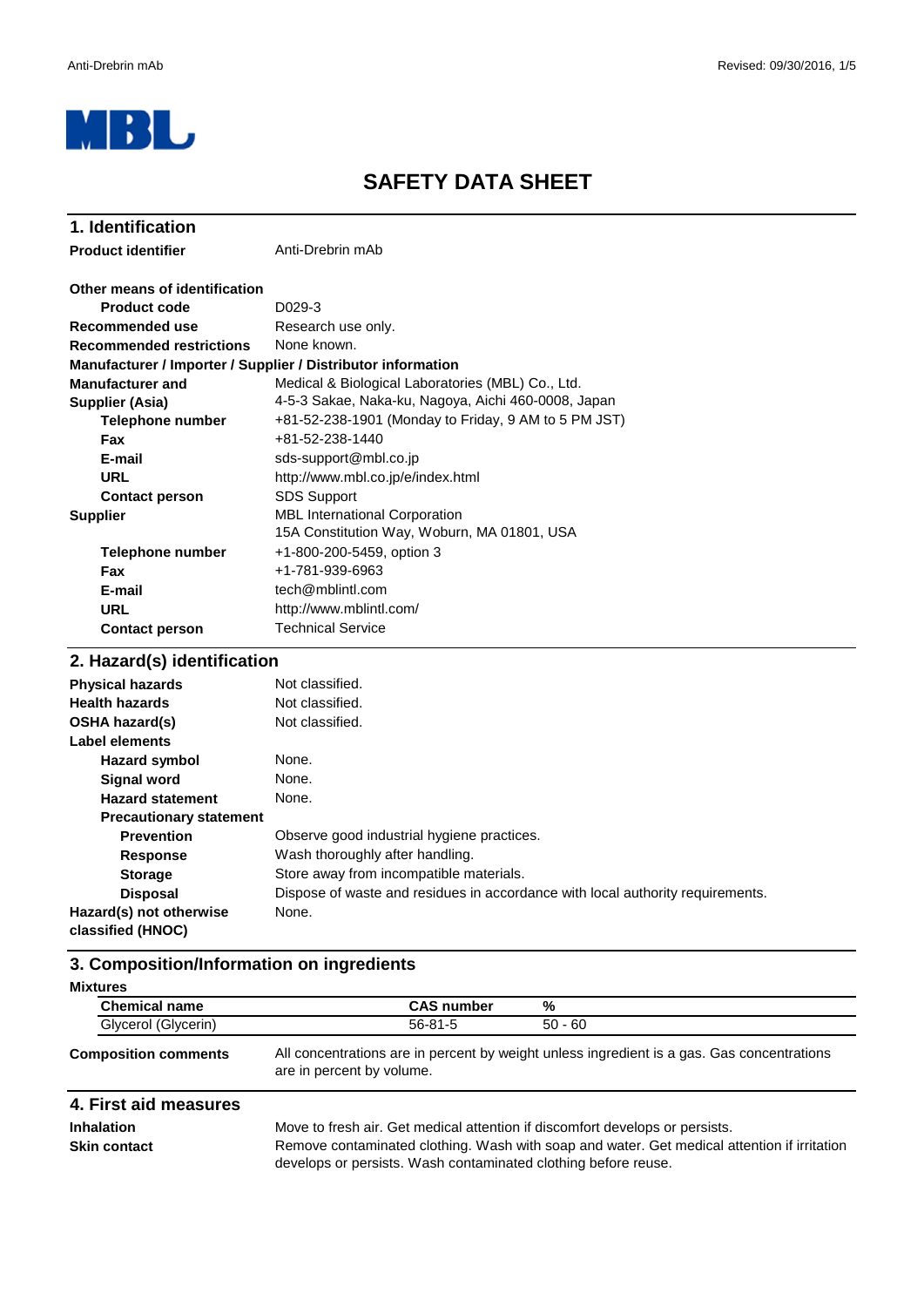| Eye contact                                                                  | Immediately flush with plenty of water for at least 15 minutes. If easy to do, remove contact<br>lenses. Get medical attention if irritation develops or persists. |
|------------------------------------------------------------------------------|--------------------------------------------------------------------------------------------------------------------------------------------------------------------|
| Ingestion                                                                    | Drink plenty of water. Seek medical advice.                                                                                                                        |
| Most important symptoms/<br>effects, acute and delayed                       | Irritation of eyes and mucous membranes. Mild skin irritation.                                                                                                     |
| Indication of immediate<br>medical attention and special<br>treatment needed | Treat symptomatically.                                                                                                                                             |
| <b>General information</b>                                                   | Get medical attention if any discomfort develops.                                                                                                                  |

### **5. Fire fighting measures**

| Suitable extinguishing media<br>Unsuitable extinguishing<br>media | Water. Foam. Dry powder. Carbon dioxide (CO2).<br>None known.                                                                                             |
|-------------------------------------------------------------------|-----------------------------------------------------------------------------------------------------------------------------------------------------------|
| the chemical                                                      | Specific hazards arising from Fire or high temperatures create: Carbon oxides.                                                                            |
| Special protective equipment<br>and precautions for               | Self-contained breathing apparatus, operated in positive pressure mode and full protective<br>clothing must be worn in case of fire.                      |
| firefighters                                                      |                                                                                                                                                           |
| <b>Fire-fighting</b><br>equipment/instructions                    | Move containers from fire area if you can do that without risk. Use water spray to cool<br>unopened containers. Prevent entry to sewers and pubic waters. |

### **6. Accidental release measures**

| Personal precautions,<br>protective equipment and<br>emergency procedures | Ensure adequate ventilation. Avoid inhalation of mist and contact with skin and eyes. For<br>personal protection, see Section 8 of the SDS.                                                                                                                                                                                                                                         |
|---------------------------------------------------------------------------|-------------------------------------------------------------------------------------------------------------------------------------------------------------------------------------------------------------------------------------------------------------------------------------------------------------------------------------------------------------------------------------|
| Methods and materials for<br>containment and cleaning up                  | Dike far ahead of liquid spill for later disposal. Small Spills: Absorb spillage with suitable<br>absorbent material. Clean contaminated surface thoroughly. After removal, flush<br>contaminated area thoroughly with water. Large Spills: Use a non-combustible material like<br>vermiculite, sand or earth to soak up the product and place into a container for later disposal. |
| <b>Environmental precautions</b>                                          | Prevent further leakage or spillage if safe to do so.                                                                                                                                                                                                                                                                                                                               |
| 7. Handling and storage                                                   |                                                                                                                                                                                                                                                                                                                                                                                     |
| Precautions for safe handling                                             | Provide adequate ventilation. Use work methods which minimize production of vapors and<br>mists. Avoid inhalation of mist and contact with skin and eyes. Wash hands after handling.<br>Observe good industrial hygiene practices.                                                                                                                                                  |

| Conditions for safe storage, | Keep container tightly closed. Store away from incompatible materials. |
|------------------------------|------------------------------------------------------------------------|
| including any                |                                                                        |

**incompatibilities**

### **8. Exposure controls/personal protection**

#### **Occupational exposure limits**

| US. OSHA Table Z-1 Limits for Air Contaminants (29 CFR 1910.1000) |             |                         |  |
|-------------------------------------------------------------------|-------------|-------------------------|--|
| Campananta                                                        | <b>Tyno</b> | $\overline{\mathbf{v}}$ |  |

| Components             | $^{\mathsf{T}}$ vpe | Value            | Form                 |  |
|------------------------|---------------------|------------------|----------------------|--|
| Glycerol (CAS 56-81-5) | PEL                 | $5 \text{ mg/m}$ | Respirable fraction. |  |
|                        |                     | 15 mg/m $3$      | Total dust.          |  |

| US. ACGIH Threshold Limit Values |      |          |       |  |
|----------------------------------|------|----------|-------|--|
| Components                       | Type | Value    | Form  |  |
| Glycerol (CAS 56-81-5)           | TWA  | 10 ma/m3 | Mist. |  |

**Appropriate engineering** Provide adequate ventilation and minimize the risk of inhalation of vapors and mists. **controls** No exposure standards allocated. **Exposure guidelines** No biological exposure limits noted for the ingredient(s). **Biological limit values**

### **Individual protection measures, such as personal protective equipment**

**Eye/face protection Skin protection**

Wear safety glasses.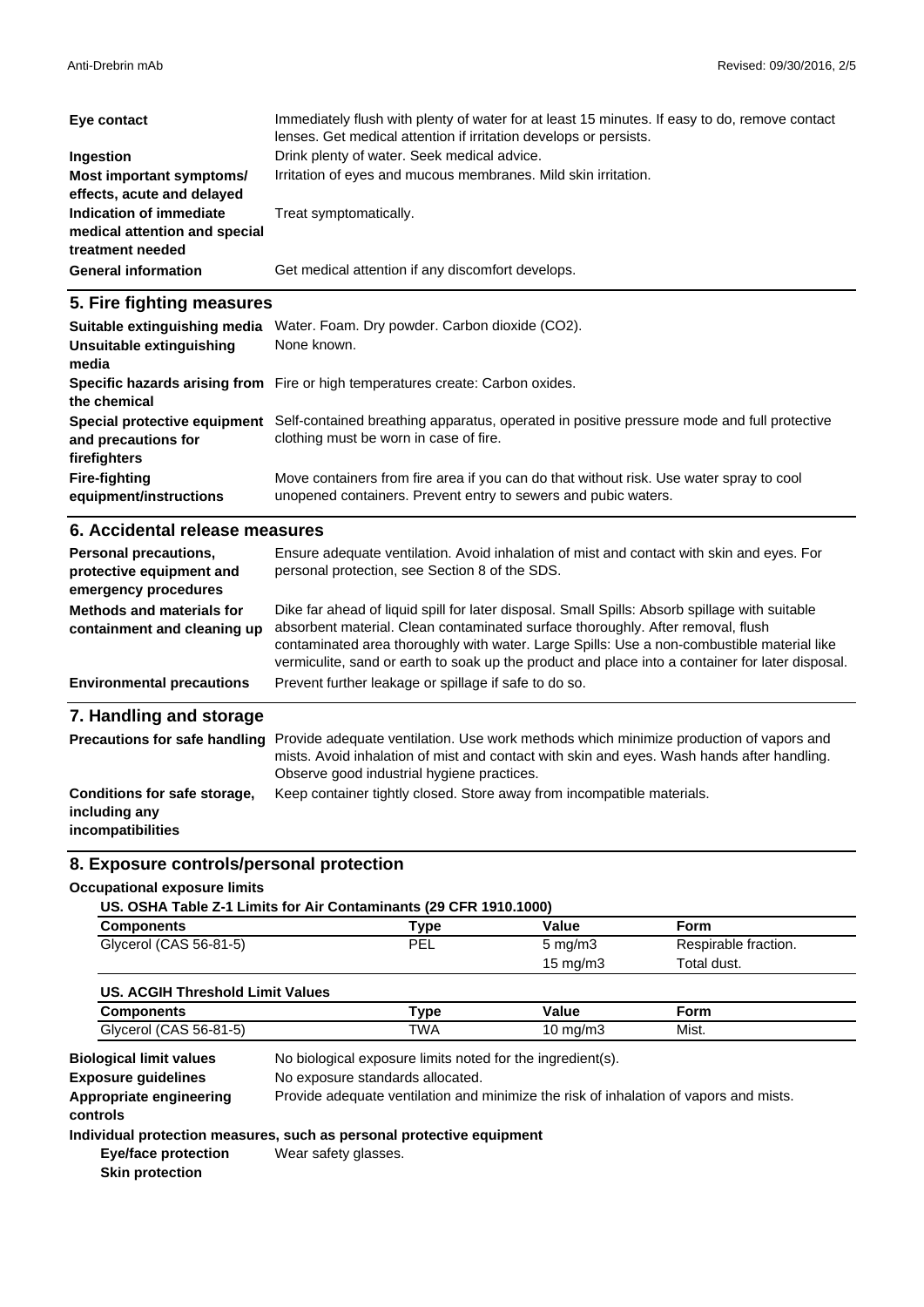| <b>Hand protection</b>            | Wear protective gloves. Nitrile gloves are recommended, but be aware that the liquid may<br>penetrate the gloves. Frequent change is advisable. Suitable gloves can be recommended<br>by the glove supplier.                                                                             |
|-----------------------------------|------------------------------------------------------------------------------------------------------------------------------------------------------------------------------------------------------------------------------------------------------------------------------------------|
| Other                             | Wear appropriate clothing to prevent repeated or prolonged skin contact. Wear protective<br>gloves. Nitrile gloves are recommended, but be aware that the liquid may penetrate the<br>gloves. Frequent change is advisable. Suitable gloves can be recommended by the glove<br>supplier. |
| <b>Respiratory protection</b>     | In case of inadequate ventilation or risk of inhalation of vapors, use suitable respiratory<br>equipment with combination filter (gas filter/dust filter). Seek advice from local supervisor.                                                                                            |
| <b>Thermal hazards</b>            | Wear appropriate thermal protective clothing, when necessary.                                                                                                                                                                                                                            |
| General hygiene<br>considerations | Handle in accordance with good industrial hygiene and safety practice. Wash hands after<br>handling. Routinely wash work clothing and protective equipment to remove contaminants.                                                                                                       |

# **9. Physical and chemical properties**

| Appearance                                   |                   |
|----------------------------------------------|-------------------|
| <b>Physical state</b>                        | Liquid.           |
| <b>Form</b>                                  | Viscous liquid.   |
| Color                                        | Colorless.        |
| Odor                                         | Odorless.         |
| <b>Odor threshold</b>                        | Not available.    |
| рH                                           | Neutral.          |
| <b>Melting point/freezing point</b>          | Not available.    |
| Initial boiling point and                    | Not available.    |
| boiling range                                |                   |
| <b>Flash point</b>                           | Not available.    |
| <b>Evaporation rate</b>                      | Not available.    |
| <b>Flammability (solid, gas)</b>             | Not applicable.   |
| Upper/lower flammability or explosive limits |                   |
| <b>Flammability limit</b>                    | Not available.    |
| - lower (%)                                  |                   |
| <b>Flammability limit</b>                    | Not available.    |
| - upper $(\%)$                               |                   |
| Vapor pressure                               | Not available.    |
| Vapor density                                | Not available.    |
| <b>Relative density</b>                      | Not available.    |
| Solubility(ies)                              | Soluble in water. |
| <b>Partition coefficient</b>                 | Not available.    |
| ( <i>n</i> -octanol/water)                   |                   |
| <b>Auto-ignition temperature</b>             | Not available.    |
| <b>Decomposition temperature</b>             | Not available.    |
| <b>Viscosity</b>                             | Not available.    |

# **10. Stability and reactivity**

| The product is non-reactive under normal conditions of use, storage and transport. |
|------------------------------------------------------------------------------------|
| Stable at normal conditions.                                                       |
| Hazardous reactions do not occur.                                                  |
|                                                                                    |
| Strong heating. Contact with incompatible materials.                               |
| Strong oxidizing agents.                                                           |
| None known.                                                                        |
|                                                                                    |
|                                                                                    |

## **11. Toxicological information**

### **Information on likely routes of exposure**

| Ingestion         | Ingestion may cause irritation and malaise.                                                |
|-------------------|--------------------------------------------------------------------------------------------|
| <b>Inhalation</b> | Under normal conditions of intended use, this material is not expected to be an inhalation |
|                   | hazard.                                                                                    |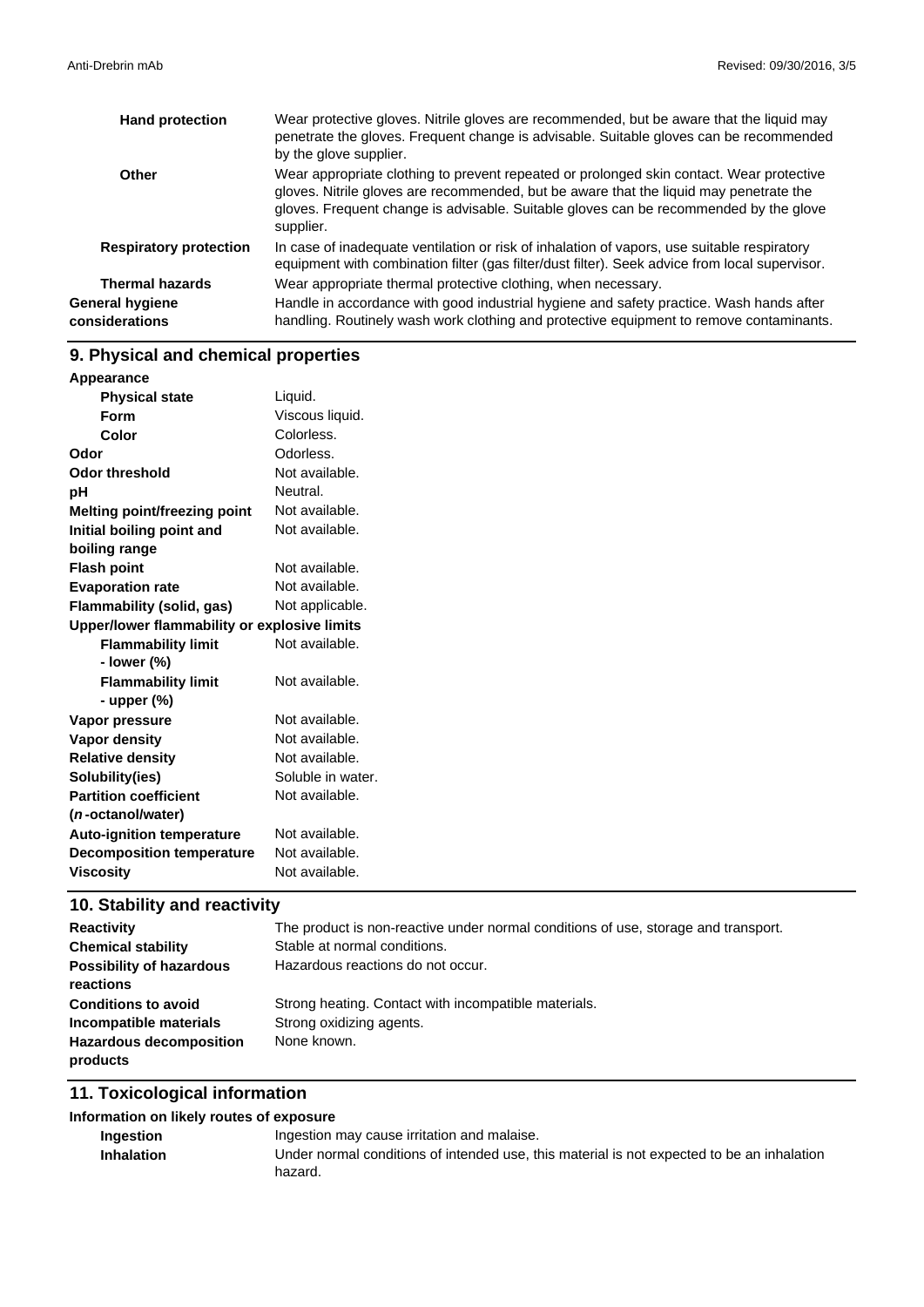| <b>Skin contact</b>                                   | May cause skin irritation. Causes skin irritation.                 |
|-------------------------------------------------------|--------------------------------------------------------------------|
| Eye contact                                           | May cause eye irritation on direct contact. Causes eye irritation. |
| Symptoms related to the                               | Irritation of eyes and mucous membranes. Mild skin irritation.     |
| physical, chemical and                                |                                                                    |
| toxicological characteristics                         |                                                                    |
| Information on toxicological effects                  |                                                                    |
| <b>Acute toxicity</b>                                 | Ingestion may cause irritation and malaise.                        |
| <b>Skin corrosion/irritation</b>                      | May cause skin irritation.                                         |
| Serious eye damage/eye                                | May cause eye irritation on direct contact.                        |
| irritation                                            |                                                                    |
| <b>Respiratory sensitization</b>                      | Not classified.                                                    |
| <b>Skin sensitization</b>                             | Not a skin sensitizer.                                             |
| Germ cell mutagenicity                                | Not classified.                                                    |
| Carcinogenicity                                       | IARC not listed.                                                   |
| <b>Reproductive toxicity</b>                          | Not classified.                                                    |
| Specific target organ toxicity                        | Knowledge about health hazard is incomplete.                       |
| - single exposure                                     |                                                                    |
| Specific target organ toxicity<br>- repeated exposure | Knowledge about health hazard is incomplete.                       |
| <b>Aspiration hazard</b>                              | Not classified.                                                    |

| 12. Ecological information                                  |                                                                                                                                                                                                      |         |
|-------------------------------------------------------------|------------------------------------------------------------------------------------------------------------------------------------------------------------------------------------------------------|---------|
| <b>Ecotoxicity</b>                                          | The product is not classified as environmentally hazardous. However, this does not exclude<br>the possibility that large or frequent spills have a harmful or damaging effect on the<br>environment. |         |
| Persistence and degradability The product is biodegradable. |                                                                                                                                                                                                      |         |
| <b>Bioaccumulative potential</b>                            | The product is not bioaccumulating.                                                                                                                                                                  |         |
| Partition coefficient n-octanol / water (log Kow)           |                                                                                                                                                                                                      |         |
|                                                             | Glycerol (CAS 56-81-5)                                                                                                                                                                               | $-1.76$ |
| Mobility in soil                                            | Expected to be highly mobile in soil.                                                                                                                                                                |         |
| <b>Mobility in general</b>                                  | The product is water soluble and may spread in water systems.                                                                                                                                        |         |
| Other adverse effects                                       | No data available.                                                                                                                                                                                   |         |

#### **13. Disposal considerations**

| <b>Disposal instructions</b> | Dispose of in accordance with all applicable regulations. Do not discharge into drains, water<br>courses or onto the ground. |
|------------------------------|------------------------------------------------------------------------------------------------------------------------------|
| Local disposal regulations   | Dispose of in accordance with local regulations.                                                                             |
| Hazardous waste code         | Not regulated.                                                                                                               |
| products                     | <b>Waste from residues / unused</b> Dispose of in accordance with local regulations.                                         |
| Contaminated packaging       | Dispose of in same manner as unused product.                                                                                 |

#### **14. Transport information**

| <b>DOT</b>                         | Not regulated as a dangerous good. |
|------------------------------------|------------------------------------|
| <b>IATA</b>                        | Not regulated as a dangerous good. |
| <b>IMDG</b>                        | Not regulated as a dangerous good. |
| <b>Transport in bulk according</b> | Not applicable.                    |
| to Annex II of MARPOL 73/78        |                                    |
| and the IBC Code                   |                                    |

### **15. Regulatory information**

**US federal regulations** This product is hazardous according to OSHA 29 CFR 1910.1200. All components are on the U.S. EPA TSCA Inventory List.

**CERCLA Hazardous Substance List (40 CFR 302.4) OSHA Specifically Regulated Substances (29 CFR 1910.1001-1050) TSCA Section 12(b) Export Notification (40 CFR 707, Subpt. D)** Not regulated.

Not regulated. Not listed.

**Superfund Amendments and Reauthorization Act of 1986 (SARA)**